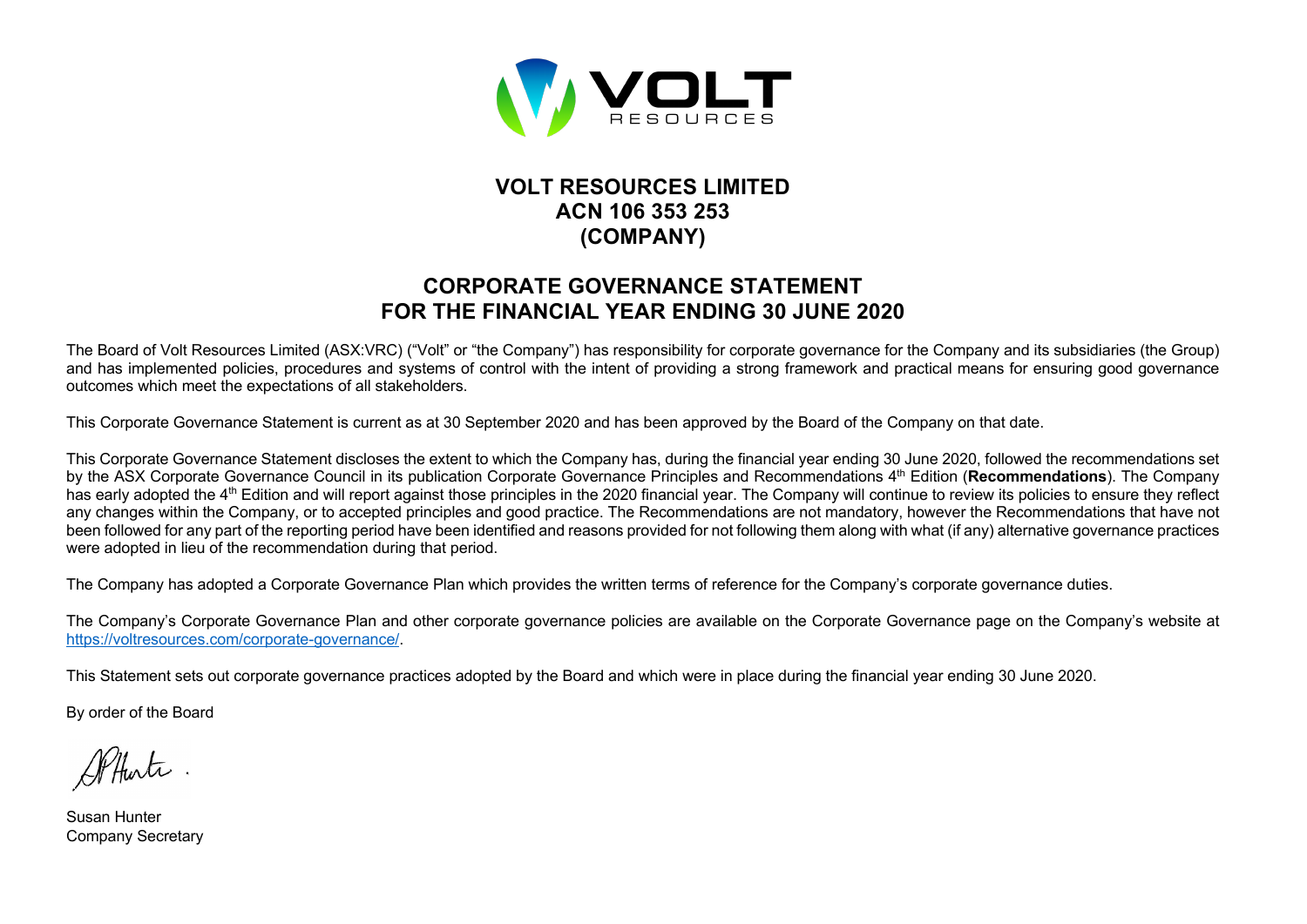

| <b>RECOMMENDATIONS (4TH EDITION)</b>                                                                                                                                                                                                                                                                                                                                         | <b>COMPLY</b> | <b>EXPLANATION</b>                                                                                                                                                                                                                                                                                                                                                                                                                                                                                                                                                                                                                                                                                                                                                                                                                                                                                                                                                                                                                                                                                                                                   |  |  |  |  |
|------------------------------------------------------------------------------------------------------------------------------------------------------------------------------------------------------------------------------------------------------------------------------------------------------------------------------------------------------------------------------|---------------|------------------------------------------------------------------------------------------------------------------------------------------------------------------------------------------------------------------------------------------------------------------------------------------------------------------------------------------------------------------------------------------------------------------------------------------------------------------------------------------------------------------------------------------------------------------------------------------------------------------------------------------------------------------------------------------------------------------------------------------------------------------------------------------------------------------------------------------------------------------------------------------------------------------------------------------------------------------------------------------------------------------------------------------------------------------------------------------------------------------------------------------------------|--|--|--|--|
| Principle 1: Lay solid foundations for management and oversight                                                                                                                                                                                                                                                                                                              |               |                                                                                                                                                                                                                                                                                                                                                                                                                                                                                                                                                                                                                                                                                                                                                                                                                                                                                                                                                                                                                                                                                                                                                      |  |  |  |  |
| <b>Recommendation 1.1</b><br>A listed entity should have and disclose a board charter setting out:<br>the respective roles and responsibilities of its board and<br>a)<br>management; and<br>those matters expressly reserved to the board and those delegated<br>b)<br>to management.                                                                                       | <b>YES</b>    | The Company has adopted a Board Charter that sets out the specific roles and<br>responsibilities of the Board, the Chair and management and includes a description<br>of those matters expressly reserved to the Board and those delegated to<br>management.<br>A copy of the Company's Board Charter, which is part of the Company's Corporate<br>Governance Plan, is available on the Company's website.<br>The Board Charter sets out the specific responsibilities of the Board, requirements<br>as to the Board's composition, the roles and responsibilities of the Chairman and<br>Company Secretary, the establishment, operation and management of Board<br>Committees, Directors' access to Company records and information, details of the<br>Board's relationship with management, details of the Board's performance review<br>and details of the Board's disclosure policy.                                                                                                                                                                                                                                                            |  |  |  |  |
| <b>Recommendation 1.2</b><br>A listed entity should:<br>undertake appropriate checks before appointing a director or senior<br>a)<br>executive or putting someone forward for election as a director; and<br>provide security holders with all material information in its<br>b)<br>possession relevant to a decision on whether or not to elect or re-<br>elect a director. | <b>YES</b>    | The Company has guidelines for the appointment and selection of the Board<br>(a)<br>in its Corporate Governance Plan. The Company's Nomination Committee<br>Charter (in the Company's Corporate Governance Plan) requires the<br>Nomination Committee (or, in its absence, the Board) to ensure appropriate<br>checks (including checks in respect of character, experience, education,<br>criminal record and bankruptcy history (as appropriate)) are undertaken before<br>appointing a person, or putting forward to security holders a candidate for<br>election, as a Director. These checks take place prior to putting forward a<br>Director to security holders for election at a General Meeting or Annual General<br>Meeting.<br>Under the Nomination Committee Charter, all material information relevant to<br>(b)<br>a decision on whether or not to elect or re-elect a Director must be provided to<br>security holders in the Notice of Meeting containing the resolution to elect or<br>re-elect a Director. The Board will ensure this material information in included<br>in the Company's 2020 Notice of Annual General Meeting. |  |  |  |  |
| <b>Recommendation 1.3</b><br>A listed entity should have a written agreement with each director and senior<br>executive setting out the terms of their appointment.                                                                                                                                                                                                          | <b>YES</b>    | The Company's Nomination Committee Charter requires the Nomination Committee<br>(or, in its absence, the Board) to ensure that each Director and senior executive is a<br>party to a written agreement with the Company which sets out the terms of that<br>Director's or senior executive's appointment.<br>The Company has had written agreements with each of its Directors and senior<br>executives for the past financial year.                                                                                                                                                                                                                                                                                                                                                                                                                                                                                                                                                                                                                                                                                                                 |  |  |  |  |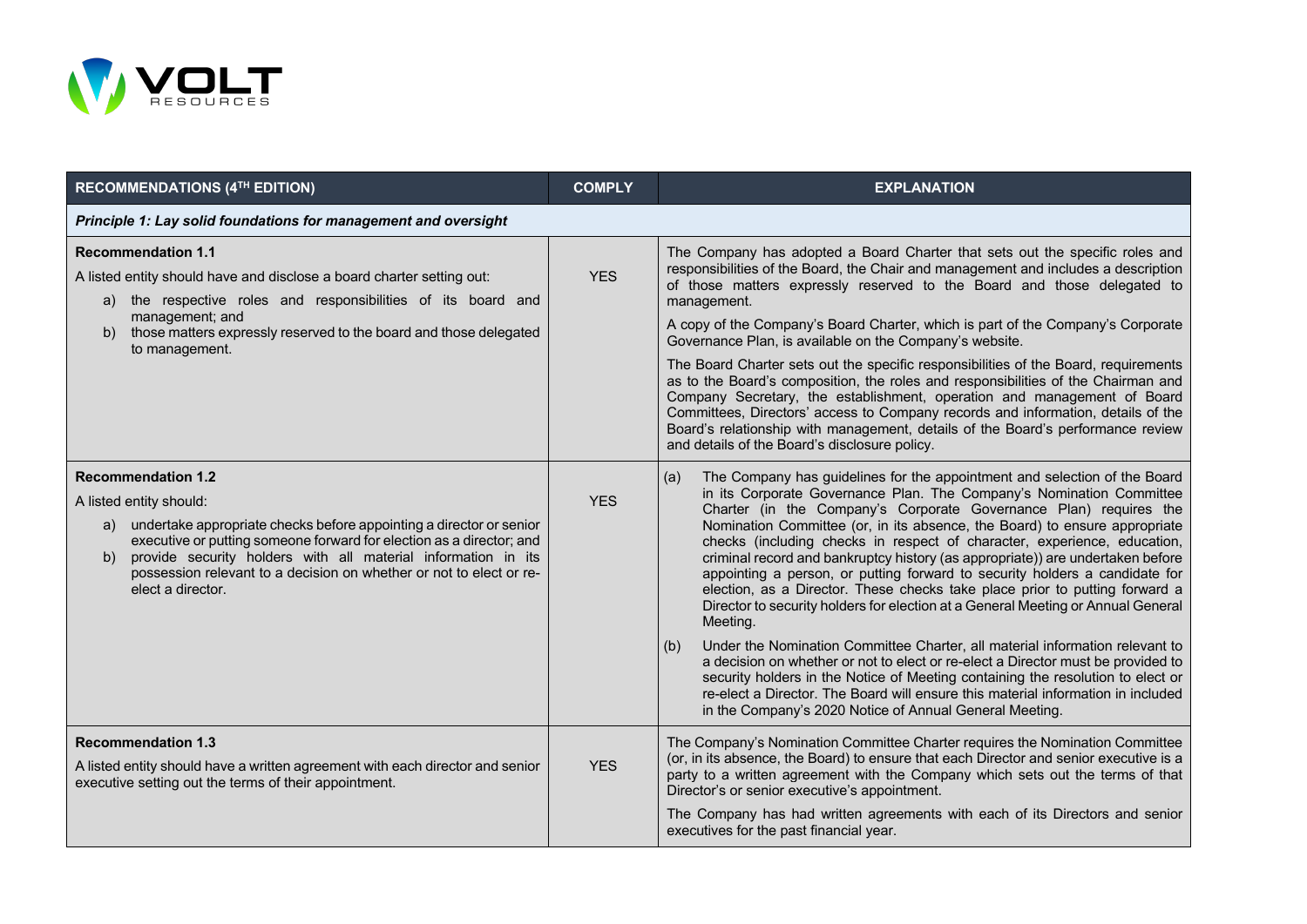

| RECOMMENDATIONS (4TH EDITION)                                                                                                                                                                                                                                                                                                                                                                                                                                                                                                                                                                                                                                                                                                                                                                                                                                                                                                                                                                                                                                                                                                                                                                                                                                                  | <b>COMPLY</b> | <b>EXPLANATION</b>                                                                                                                                                                                                                                                                                                                                                                                                                                                                                                                                                                                                                                                                                                                                                                                                                                                                                                                                                                                                                                                                                                                                                                                                                                                                                                                                                                                                                                                                                                                                                                                                                                                                                                                                                                     |
|--------------------------------------------------------------------------------------------------------------------------------------------------------------------------------------------------------------------------------------------------------------------------------------------------------------------------------------------------------------------------------------------------------------------------------------------------------------------------------------------------------------------------------------------------------------------------------------------------------------------------------------------------------------------------------------------------------------------------------------------------------------------------------------------------------------------------------------------------------------------------------------------------------------------------------------------------------------------------------------------------------------------------------------------------------------------------------------------------------------------------------------------------------------------------------------------------------------------------------------------------------------------------------|---------------|----------------------------------------------------------------------------------------------------------------------------------------------------------------------------------------------------------------------------------------------------------------------------------------------------------------------------------------------------------------------------------------------------------------------------------------------------------------------------------------------------------------------------------------------------------------------------------------------------------------------------------------------------------------------------------------------------------------------------------------------------------------------------------------------------------------------------------------------------------------------------------------------------------------------------------------------------------------------------------------------------------------------------------------------------------------------------------------------------------------------------------------------------------------------------------------------------------------------------------------------------------------------------------------------------------------------------------------------------------------------------------------------------------------------------------------------------------------------------------------------------------------------------------------------------------------------------------------------------------------------------------------------------------------------------------------------------------------------------------------------------------------------------------------|
| <b>Recommendation 1.4</b><br>The company secretary of a listed entity should be accountable directly to<br>the board, through the chair, on all matters to do with the proper functioning<br>of the board.                                                                                                                                                                                                                                                                                                                                                                                                                                                                                                                                                                                                                                                                                                                                                                                                                                                                                                                                                                                                                                                                     | <b>YES</b>    | The Board Charter outlines the roles, responsibility and accountability of the<br>Company Secretary. In accordance with this, the Company Secretary is accountable<br>directly to the Board, through the Chair, on all matters to do with the proper<br>functioning of the Board.                                                                                                                                                                                                                                                                                                                                                                                                                                                                                                                                                                                                                                                                                                                                                                                                                                                                                                                                                                                                                                                                                                                                                                                                                                                                                                                                                                                                                                                                                                      |
| <b>Recommendation 1.5</b><br>A listed entity should:<br>(a) have and disclose a diversity policy;<br>(b) through its board or a committee of the board set measurable<br>objectives for achieving gender diversity in the composition of its<br>board, senior executives and workforce generally; and<br>disclose in relation to each reporting period:<br>(c)<br>(1) the measurable objectives set for that period to achieve gender<br>diversity;<br>(2) the entity's progress towards achieving those objectives; and<br>$(3)$ either:<br>(A) the respective proportions of men and women on the board,<br>in senior executive positions and across the whole<br>workforce (including how the entity has defined "senior<br>executive" for these purposes); or<br>(B) if the entity is a "relevant employer" under the Workplace<br>Gender Equality Act, the entity's most recent "Gender<br>Equality Indicators", as defined in and published under that<br>Act.<br>(A)<br>If the entity was in the S&P / ASX 300 Index at the<br>commencement of the reporting period, the measurable<br>objective for achieving gender diversity in the<br>composition of its board should be to have not less than<br>30% of its directors of each gender within a specified<br>period. | <b>YES</b>    | The Company has adopted a Diversity Policy which provides a framework for<br>(a)<br>the Company to establish and achieve measurable diversity objectives,<br>including in respect of gender diversity. The Diversity Policy allows the Board<br>to set measurable gender diversity objectives, if considered appropriate, and<br>to assess annually both the objectives if any have been set and the Company's<br>progress in achieving them.<br>The Diversity Policy is available, as part of the Corporate Governance Plan, on<br>(b)<br>the Company's website.<br>The Board did not set measurable gender diversity objectives for the past<br>(c)<br>financial year because the Board considered the application of a measurable<br>gender diversity objective requiring a specified proportion of women on the<br>Board and in senior executive roles would, given the small size of the Company<br>and the Board, unduly limit the Company from applying the Diversity Policy as<br>a whole and the Company's policy of appointing based on skills and merit.<br>The respective proportions of men and women on the Board, in senior<br>executive positions and across the whole organisation (including how the entity<br>has defined "senior executive" for these purposes) as at 30 June 2020 is<br>disclosed below -<br>Male<br>Female<br>0%<br>100%<br><b>Board</b><br>67%<br>33%<br>Senior Executive*<br>36%<br>64%<br>Whole organisation<br>* The Senior Executives are the individuals at the highest level of<br>organisational management who have the day-to-day responsibilities of<br>managing the Company below the Board. The Senior Executives as at 30<br>June 2020 include the Company's Managing Director/CEO, Financial<br>Controller and Company Secretary. |
| <b>Recommendation 1.6</b><br>A listed entity should:                                                                                                                                                                                                                                                                                                                                                                                                                                                                                                                                                                                                                                                                                                                                                                                                                                                                                                                                                                                                                                                                                                                                                                                                                           | <b>YES</b>    | The Company's Nomination Committee (or, in its absence, the Board) is<br>(a)<br>responsible for evaluating the performance of the Board, its committees and<br>individual Directors on an annual basis. It may do so with the aid of an                                                                                                                                                                                                                                                                                                                                                                                                                                                                                                                                                                                                                                                                                                                                                                                                                                                                                                                                                                                                                                                                                                                                                                                                                                                                                                                                                                                                                                                                                                                                                |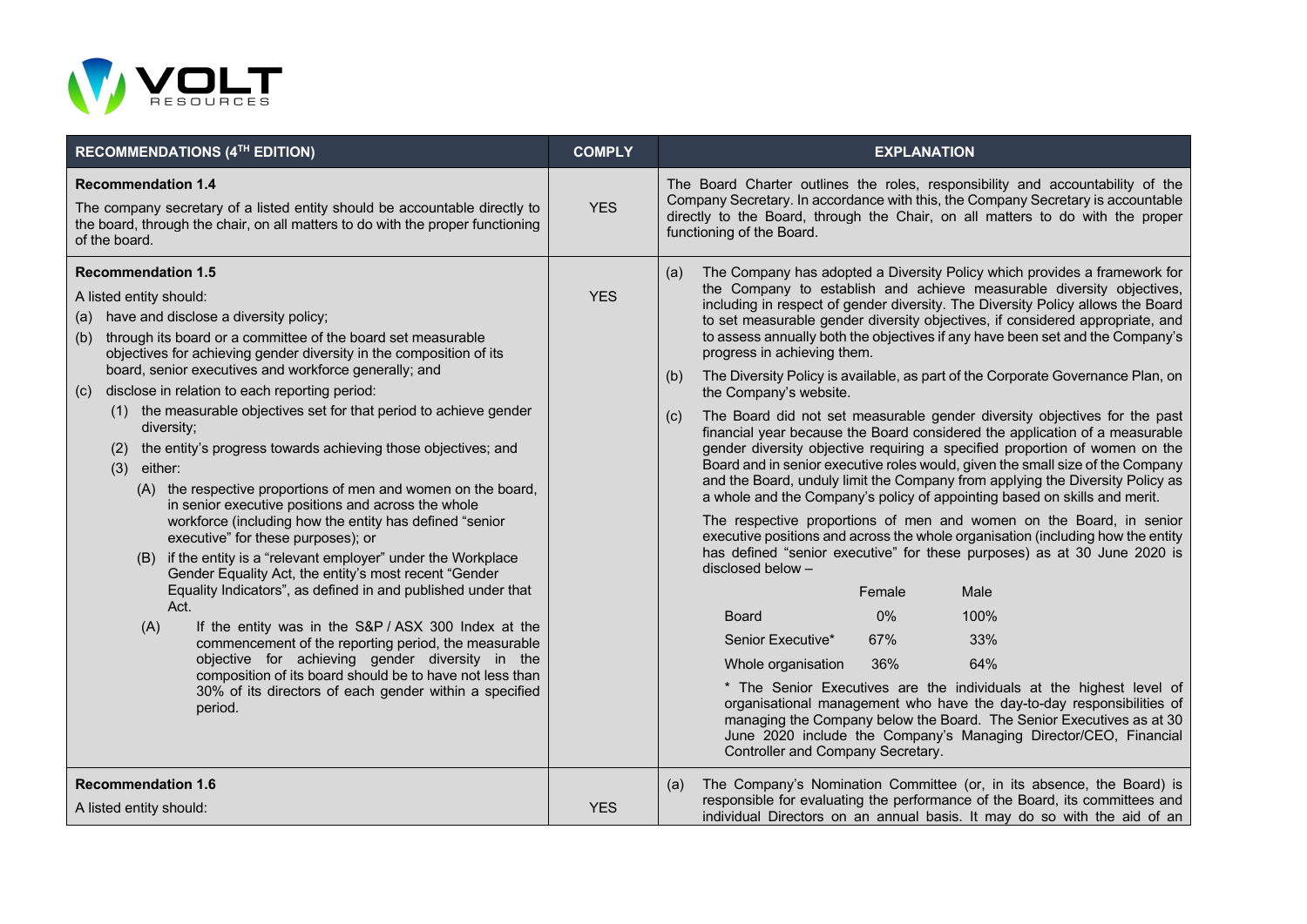

| RECOMMENDATIONS (4TH EDITION)                                                                                                                                                                                                                                                                                                                                                | <b>COMPLY</b> | <b>EXPLANATION</b>                                                                                                                                                                                                                                                                                                                                                                                                                                                                                                                                                                                                                                                                                                                                                                                      |
|------------------------------------------------------------------------------------------------------------------------------------------------------------------------------------------------------------------------------------------------------------------------------------------------------------------------------------------------------------------------------|---------------|---------------------------------------------------------------------------------------------------------------------------------------------------------------------------------------------------------------------------------------------------------------------------------------------------------------------------------------------------------------------------------------------------------------------------------------------------------------------------------------------------------------------------------------------------------------------------------------------------------------------------------------------------------------------------------------------------------------------------------------------------------------------------------------------------------|
| have and disclose a process for periodically evaluating the<br>(a)<br>performance of the board, its committees and individual directors; and                                                                                                                                                                                                                                 |               | independent advisor. The process for this is set out in the Company's<br>Corporate Governance Plan, which is available on the Company's website.                                                                                                                                                                                                                                                                                                                                                                                                                                                                                                                                                                                                                                                        |
| disclose for each reporting period whether a performance evaluation<br>(b)<br>has been undertaken in accordance with that process during or in<br>respect of that period.                                                                                                                                                                                                    |               | Given the small size of the Board, the Chairman maintained open and honest<br>(b)<br>communication with all Board members and senior executives throughout the<br>year. The Chairman was responsible for evaluation of the Board and its<br>members on an informal and as required basis throughout the financial year.<br>Whilst no formal performance evaluations in respect of the Board and<br>individual Directors was undertaken during the past financial year, the<br>performance of the Board and the Directors was regularly assessed by the<br>Chairman, appropriate feedback provided and any issues promptly resolved.                                                                                                                                                                     |
| <b>Recommendation 1.7</b><br>A listed entity should:<br>have and disclose a process for evaluating the performance of its<br>(a)<br>senior executives at least once every reporting period; and<br>disclose for each reporting period whether a performance evaluation<br>(b)<br>has been undertaken in accordance with that process during or in<br>respect of that period. | <b>YES</b>    | The Company's Nomination Committee (or, in its absence, the Board) is<br>(a)<br>responsible for evaluating the performance of the Company's senior<br>executives on an annual basis. The Company's Remuneration Committee (or,<br>in its absence, the Board) is responsible for evaluating the remuneration of the<br>Company's senior executives on an annual basis. A senior executive, for these<br>purposes, means key management personnel (as defined in the Corporations<br>Act) other than a non-executive Director.<br>The applicable processes for these evaluations can be found in the Company's<br>Corporate Governance Plan, which is available on the Company's website.<br>The Board as a whole managed the review of the executives throughout the<br>(b)<br>year on an ongoing basis. |

## *Principle 2: Structure the Board to be effective and add value*

| (a)         | <b>Recommendation 2.1</b><br>The board of a listed entity should:<br>have a nomination committee which:                                                                              | YES. | (a) | The Company's Board Charter states that once the Board is of a sufficient size<br>and structure, and the Company's operations are of a sufficient magnitude, to<br>assist the Board in fulfilling its duties, the Board will establish a Nomination<br>Committee.                                                             |
|-------------|--------------------------------------------------------------------------------------------------------------------------------------------------------------------------------------|------|-----|-------------------------------------------------------------------------------------------------------------------------------------------------------------------------------------------------------------------------------------------------------------------------------------------------------------------------------|
|             | has at least three members, a majority of whom are independent directors; and<br>(1)                                                                                                 |      | (b) | Given the size and scale of the Company's operations and the size and                                                                                                                                                                                                                                                         |
|             | is chaired by an independent director,<br>(2)                                                                                                                                        |      |     | composition of the current Board, the full Board undertakes the role of the<br>Nomination Committee. The Board considers that the formation of a separate                                                                                                                                                                     |
|             | and disclose:                                                                                                                                                                        |      |     |                                                                                                                                                                                                                                                                                                                               |
|             | the charter of the committee:<br>(3)                                                                                                                                                 |      |     | Nomination Committee would not provide any additional benefits.                                                                                                                                                                                                                                                               |
|             | the members of the committee; and<br>(4)                                                                                                                                             |      |     | The Board as a whole (with abstentions from relevant Directors where there is                                                                                                                                                                                                                                                 |
|             | as at the end of each reporting period, the number of times the committee met<br>(5)<br>throughout the period and the individual attendances of the members at those<br>meetings; or |      |     | a conflict of interest) carries out the role and has the responsibilities typically<br>assumed by a Nomination Committee. These responsibilities include, but are<br>not limited to, regularly reviewing the size and composition of the Board and<br>consideration of any appropriate changes, identifying and assessing the |
| $(a)$ $(b)$ | if it does not have a nomination committee, disclose that fact and the processes                                                                                                     |      |     | necessary and desirable skills and competency levels of Directors with a view                                                                                                                                                                                                                                                 |
|             | it employs to address board succession issues and to ensure that the board has the                                                                                                   |      |     |                                                                                                                                                                                                                                                                                                                               |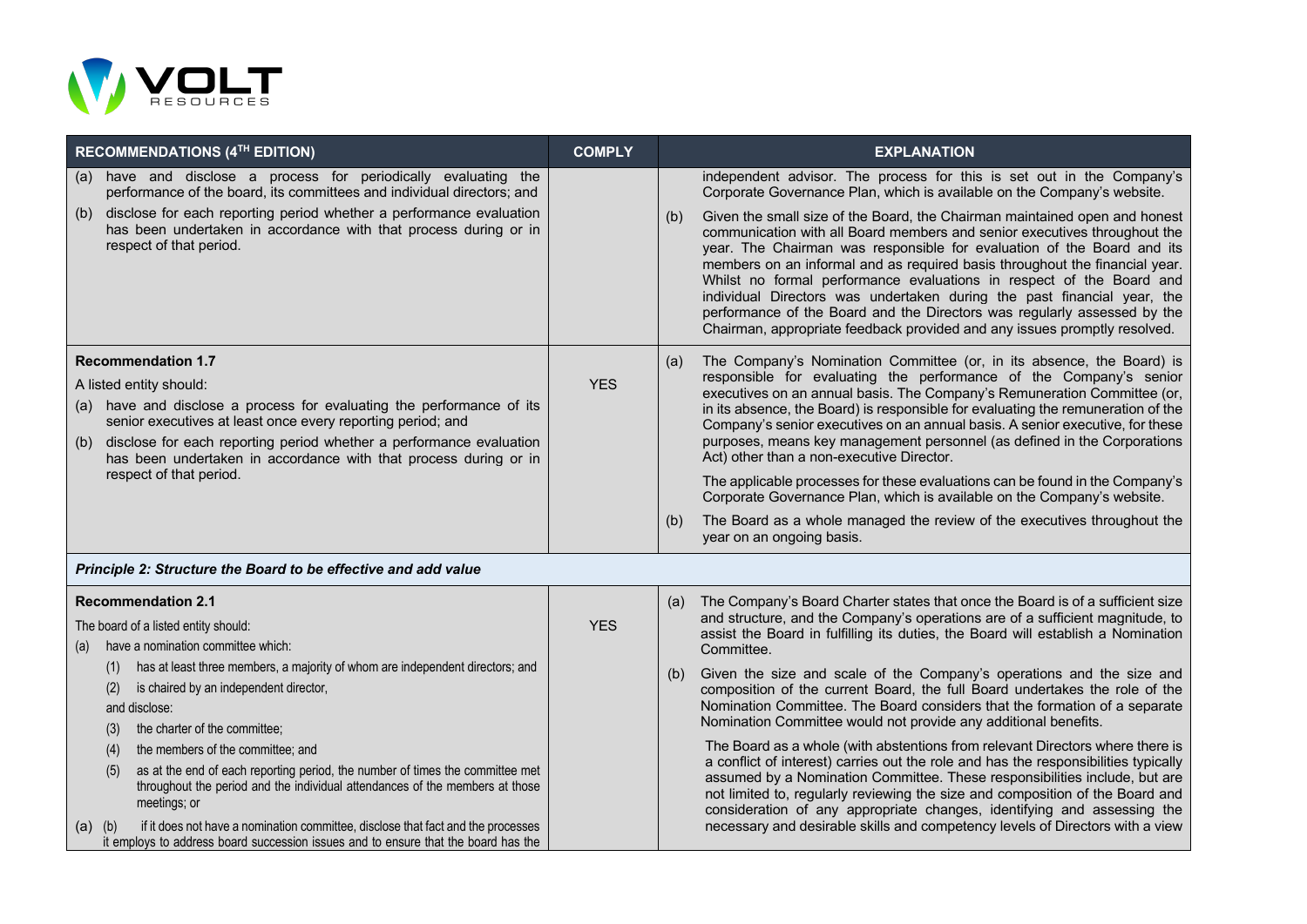

| <b>RECOMMENDATIONS (4TH EDITION)</b>                                                                                                                                                                                                                                                                                                                                                                                                                                           | <b>COMPLY</b> | <b>EXPLANATION</b>                                                                                                                                                                                                                                                                                                                                                                                                                                                                                          |
|--------------------------------------------------------------------------------------------------------------------------------------------------------------------------------------------------------------------------------------------------------------------------------------------------------------------------------------------------------------------------------------------------------------------------------------------------------------------------------|---------------|-------------------------------------------------------------------------------------------------------------------------------------------------------------------------------------------------------------------------------------------------------------------------------------------------------------------------------------------------------------------------------------------------------------------------------------------------------------------------------------------------------------|
| appropriate balance of skills, knowledge, experience, independence and diversity to<br>enable it to discharge its duties and responsibilities effectively.                                                                                                                                                                                                                                                                                                                     |               | to enhancing the Board, and making recommendations on the appointment,<br>re-appointment or removal of Directors if and when necessary.                                                                                                                                                                                                                                                                                                                                                                     |
|                                                                                                                                                                                                                                                                                                                                                                                                                                                                                |               | The Board as a whole reviews the Company's succession plans to assist in<br>maintaining the appropriate mix of skills, experience, expertise and diversity<br>on the Board.                                                                                                                                                                                                                                                                                                                                 |
|                                                                                                                                                                                                                                                                                                                                                                                                                                                                                |               | The Board may, when it considers it necessary or appropriate, seek advice<br>from external consultants or specialists.                                                                                                                                                                                                                                                                                                                                                                                      |
| <b>Recommendation 2.2</b><br>A listed entity should have and disclose a board skills matrix setting out the mix of skills that<br>the board currently has or is looking to achieve in its membership.                                                                                                                                                                                                                                                                          | <b>YES</b>    | Under the Nomination Committee Charter (in the Company's Corporate Governance<br>Plan), the Nomination Committee (or, in its absence, the Board) is required to<br>prepare a Board skills matrix setting out the mix of skills and diversity that the Board<br>currently has (or is looking to achieve) and to review this at least annually against<br>the Company's Board skills matrix to ensure the appropriate mix of skills and<br>expertise is present to facilitate successful strategic direction. |
|                                                                                                                                                                                                                                                                                                                                                                                                                                                                                |               | The Company has a Board skill matrix setting out the mix of skills and diversity that<br>the Board currently has or is looking to achieve in its membership. A copy is available<br>on the Company's website.                                                                                                                                                                                                                                                                                               |
|                                                                                                                                                                                                                                                                                                                                                                                                                                                                                |               | The Board Charter requires the disclosure of each Board member's qualifications<br>and expertise. Full details as to each Director and senior executive's relevant skills<br>and experience are available in the Company's Annual Report.                                                                                                                                                                                                                                                                   |
| <b>Recommendation 2.3</b>                                                                                                                                                                                                                                                                                                                                                                                                                                                      |               | The Board Charter requires the disclosure of the names of Directors<br>(a)<br>considered by the Board to be independent.                                                                                                                                                                                                                                                                                                                                                                                    |
| A listed entity should disclose:<br>the names of the directors considered by the board to be independent directors;<br>(a)<br>if a director has an interest, position, affiliation or relationship of the type described in<br>(b)<br>Box 2.3 but the board is of the opinion that it does not compromise the independence<br>of the director, the nature of the interest, position or relationship in question and an<br>explanation of why the board is of that opinion; and | <b>YES</b>    | The Chairman, Mr. A. Kabunga is not considered to be independent given his<br>interest in a substantial shareholding in the Company. Mr. T. Mathews was<br>appointed Managing Director on 1 May 2020 and is also not considered to be<br>independent due to his executive position in the Company. Mr. G. Fazio and<br>Mr. S. Hunt (resigned 1 May 2020) are/were both independent Non-executive<br>Directors.                                                                                              |
| the length of service of each director.<br>(c)                                                                                                                                                                                                                                                                                                                                                                                                                                 |               | There are no independent Directors who fall into this category.<br>(b)<br>The Company's Annual Report discloses the length of service of each Director.<br>(c)                                                                                                                                                                                                                                                                                                                                              |
| <b>Recommendation 2.4</b><br>A majority of the board of a listed entity should be independent directors.                                                                                                                                                                                                                                                                                                                                                                       | <b>NO</b>     | The Company's Board Charter requires that, where practical, the majority of the<br>Board should be independent. The Board did not have an independent majority<br>during the year as the only independent Directors were Mr. G. Fazio and Mr. S. Hunt<br>(resigned 1 May 2020). Mr. A. Kabunga and Mr. T. Matthews are both not<br>considered to be independent Directors.                                                                                                                                  |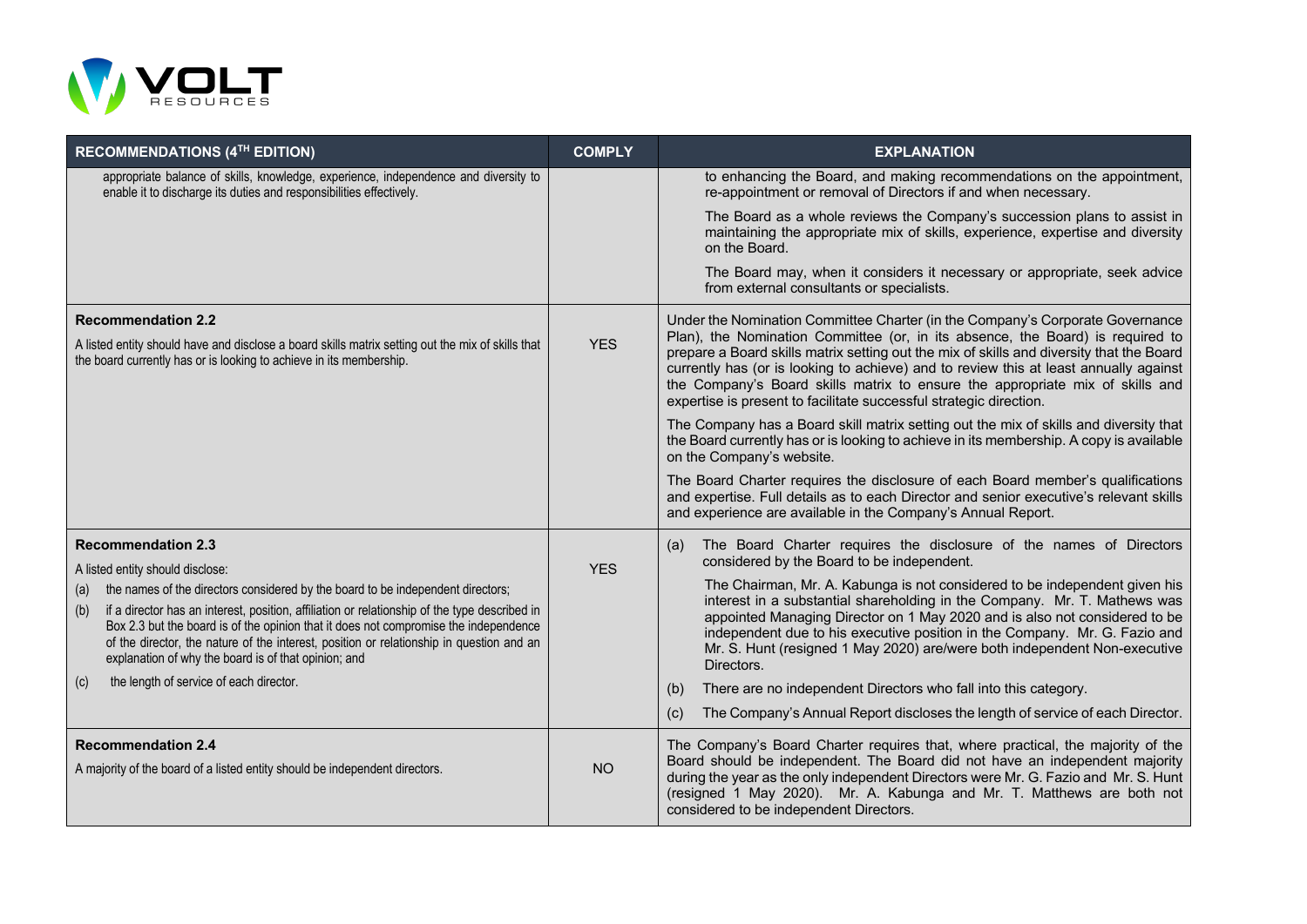

| <b>RECOMMENDATIONS (4TH EDITION)</b>                                                                                                                                                                                                                                                                                    | <b>COMPLY</b> | <b>EXPLANATION</b>                                                                                                                                                                                                                                                                                                                                                                                                                                                                                                                                                            |  |
|-------------------------------------------------------------------------------------------------------------------------------------------------------------------------------------------------------------------------------------------------------------------------------------------------------------------------|---------------|-------------------------------------------------------------------------------------------------------------------------------------------------------------------------------------------------------------------------------------------------------------------------------------------------------------------------------------------------------------------------------------------------------------------------------------------------------------------------------------------------------------------------------------------------------------------------------|--|
|                                                                                                                                                                                                                                                                                                                         |               | During the financial year, the Board considered the composition of the Board was<br>appropriate in the context of the size of the Board and the Company and the scope<br>and scale of the Company's operations. Further, the Board considered that each of<br>the non-independent Directors in office during the financial year<br>possesses/possessed skills and experience suitable for building the Company.                                                                                                                                                               |  |
| <b>Recommendation 2.5</b><br>The chair of the board of a listed entity should be an independent director and, in particular,<br>should not be the same person as the CEO of the entity.                                                                                                                                 | <b>NO</b>     | The Chair of the Company Mr. A. Kabunga is not considered to be independent as<br>he has an interest in a substantial shareholding of the Company. Mr. A. Kabunga<br>was not the Managing Director or CEO of the Company during the financial year.                                                                                                                                                                                                                                                                                                                           |  |
| <b>Recommendation 2.6</b><br>A listed entity should have a program for inducting new directors and for periodically<br>reviewing whether there is a need for existing directors to undertake professional<br>development to maintain the skills and knowledge needed to perform their role as directors<br>effectively. | <b>YES</b>    | In accordance with the Company's Board Charter, the Nominations Committee (or,<br>in its absence, the Board) is responsible for the approval and review of induction and<br>continuing professional development programs and procedures for Directors to<br>ensure that they can effectively discharge their responsibilities. The Company<br>Secretary is responsible for facilitating inductions and professional development.<br>The Company Secretary also regularly provides information to the Directors which<br>may assist in their ongoing professional development. |  |
| Principle 3: Instil a culture of acting lawfully, ethically and responsibly                                                                                                                                                                                                                                             |               |                                                                                                                                                                                                                                                                                                                                                                                                                                                                                                                                                                               |  |
| <b>Recommendation 3.1</b><br>A listed entity should articulate and disclose its values.                                                                                                                                                                                                                                 | <b>YES</b>    | The Board has adopted a set of values which are the foundation for how the<br>Company achieves its business objectives. Our values are supported by the Code<br>of Conduct and other key governance principles and policies which are approved by<br>the Board. The Company's values are available on the Company's website.                                                                                                                                                                                                                                                  |  |
| <b>Recommendation 3.2</b>                                                                                                                                                                                                                                                                                               | <b>YES</b>    | Volt is committed to acting ethically and responsibly.                                                                                                                                                                                                                                                                                                                                                                                                                                                                                                                        |  |
| A listed entity should:<br>have and disclose a code of conduct for its directors, senior executives and<br>a)                                                                                                                                                                                                           |               | The Company's Corporate Code of Conduct applies to the Company's Directors,<br>senior executives and employees.                                                                                                                                                                                                                                                                                                                                                                                                                                                               |  |
| employees; and<br>ensure that the board or a committee of the board is informed of any material<br>b)                                                                                                                                                                                                                   |               | The Company's Corporate Code of Conduct (which forms part of the Company's<br>Corporate Governance Plan) is available on the Company's website.                                                                                                                                                                                                                                                                                                                                                                                                                               |  |
| breaches of that code.                                                                                                                                                                                                                                                                                                  |               | The Board is informed of any material breaches of the Code. Each Board meeting<br>has a standard agenda item on 'Corporate Governance' whereby breaches of any<br>codes, policies or charters, if any, are disclosed to the Board.                                                                                                                                                                                                                                                                                                                                            |  |
| <b>Recommendation 3.3</b>                                                                                                                                                                                                                                                                                               | <b>YES</b>    | The Company's Whistleblower Policy is available on the Company's website.                                                                                                                                                                                                                                                                                                                                                                                                                                                                                                     |  |
| A listed entity should:<br>have and disclose a whistleblower policy; and<br>(a)                                                                                                                                                                                                                                         |               | The Board is informed of any material breaches of this Policy. Each Board meeting<br>has a standard agenda item on 'Corporate Governance' whereby breaches of any<br>codes, policies or charters, if any, are disclosed to the Board.                                                                                                                                                                                                                                                                                                                                         |  |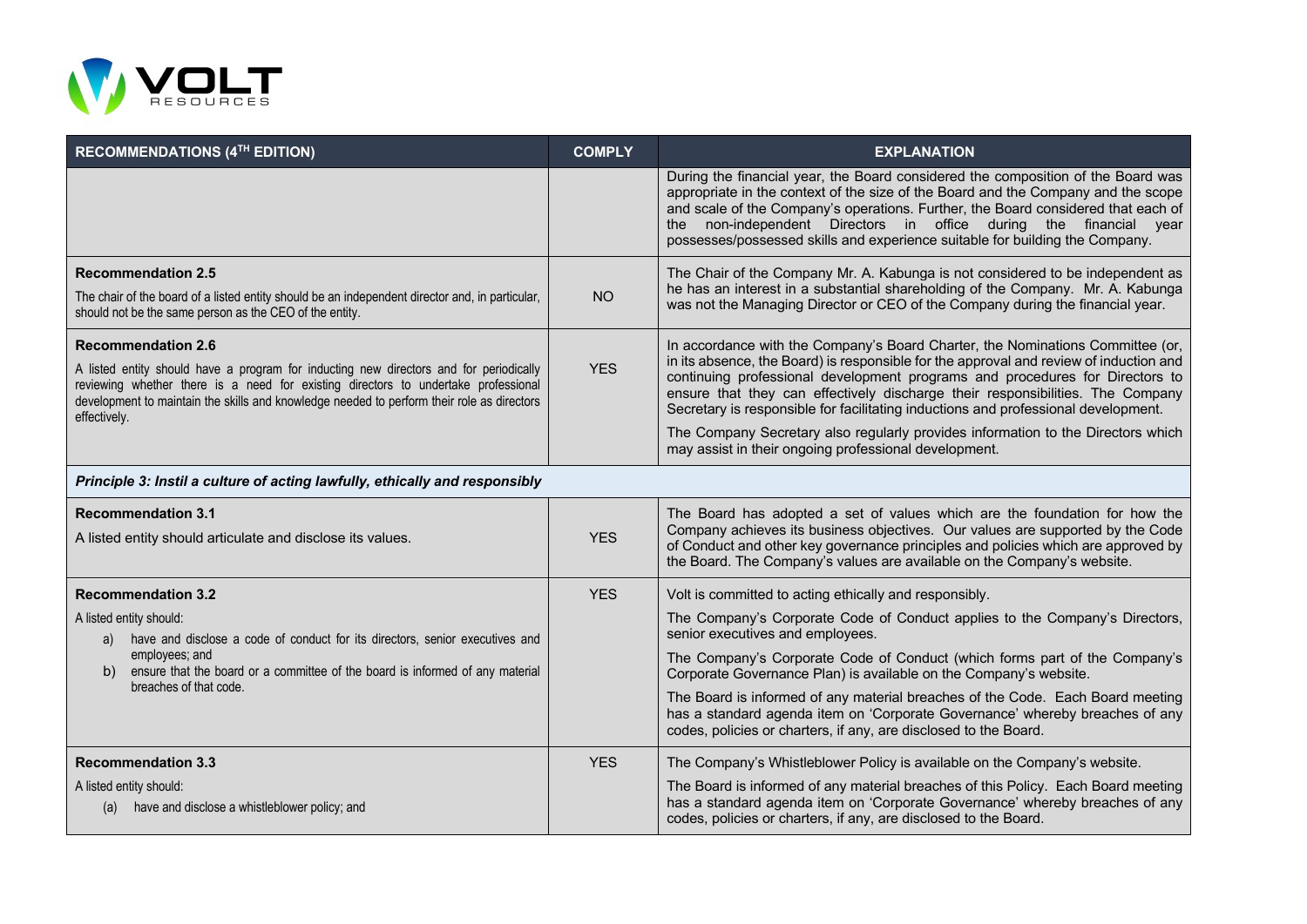

| RECOMMENDATIONS (4TH EDITION)                                                                                                                                                                                                                                                                                                                                                                                                                                                                                                                                                                                                                                                                                                                                                                                                                                                                                                                                                                                 | <b>COMPLY</b> | <b>EXPLANATION</b>                                                                                                                                                                                                                                                                                                                                                                                                                                                                                                                                                                                                                                                                                                                                                                                                                                                                                                                                   |
|---------------------------------------------------------------------------------------------------------------------------------------------------------------------------------------------------------------------------------------------------------------------------------------------------------------------------------------------------------------------------------------------------------------------------------------------------------------------------------------------------------------------------------------------------------------------------------------------------------------------------------------------------------------------------------------------------------------------------------------------------------------------------------------------------------------------------------------------------------------------------------------------------------------------------------------------------------------------------------------------------------------|---------------|------------------------------------------------------------------------------------------------------------------------------------------------------------------------------------------------------------------------------------------------------------------------------------------------------------------------------------------------------------------------------------------------------------------------------------------------------------------------------------------------------------------------------------------------------------------------------------------------------------------------------------------------------------------------------------------------------------------------------------------------------------------------------------------------------------------------------------------------------------------------------------------------------------------------------------------------------|
| ensure that the board or a committee of the board is informed of any material<br>(b)<br>incidents reported under that policy.                                                                                                                                                                                                                                                                                                                                                                                                                                                                                                                                                                                                                                                                                                                                                                                                                                                                                 |               |                                                                                                                                                                                                                                                                                                                                                                                                                                                                                                                                                                                                                                                                                                                                                                                                                                                                                                                                                      |
| <b>Recommendation 3.4</b><br>A listed entity should:<br>have and disclose an anti-bribery and corruption policy; and<br>a)<br>ensure that the board or committee of the board is informed of any material<br>b)<br>breaches of that policy.                                                                                                                                                                                                                                                                                                                                                                                                                                                                                                                                                                                                                                                                                                                                                                   | <b>YES</b>    | The Company's Anti-bribery and Corruption Policy is available on the Company's<br>website.<br>The Board is informed of any material breaches of this Policy. Each Board meeting<br>has a standard agenda item on 'Corporate Governance' whereby breaches of any<br>codes, policies or charters, if any, are disclosed to the Board.                                                                                                                                                                                                                                                                                                                                                                                                                                                                                                                                                                                                                  |
| Principle 4: Safeguard the integrity of corporate reports                                                                                                                                                                                                                                                                                                                                                                                                                                                                                                                                                                                                                                                                                                                                                                                                                                                                                                                                                     |               |                                                                                                                                                                                                                                                                                                                                                                                                                                                                                                                                                                                                                                                                                                                                                                                                                                                                                                                                                      |
| <b>Recommendation 4.1</b><br>The board of a listed entity should:<br>have an audit committee which:<br>(a)<br>has at least three members, all of whom are non-executive directors and a<br>(1)<br>majority of whom are independent directors; and<br>is chaired by an independent director, who is not the chair of the board,<br>(2)<br>and disclose:<br>the charter of the committee;<br>(3)<br>the relevant qualifications and experience of the members of the committee; and<br>(4)<br>in relation to each reporting period, the number of times the committee met<br>(5)<br>throughout the period and the individual attendances of the members at those<br>meetings; or<br>(b)<br>if it does not have an audit committee, disclose that fact and the processes it employs<br>that independently verify and safeguard the integrity of its corporate reporting, including<br>the processes for the appointment and removal of the external auditor and the rotation<br>of the audit engagement partner. | <b>YES</b>    | Given the size and scale of the Company's operations and the size and composition<br>of the current Board, the full Board undertakes the role of the Audit Committee. The<br>Board considers that the formation of a separate Audit Committee would not provide<br>any additional benefits.<br>The procedures detailed in the Audit Committee Charter continue to be relevant and<br>outlines the process employed by the Board of Directors to independently verify and<br>safeguard the integrity of its corporate reporting, including the processes for the<br>appointment and removal of the external auditor and the rotation of the audit<br>engagement partner.<br>The Company's auditors present their closing audit report to the Board prior to<br>approval of both the Half Year and Full Year Financial Statements.<br>A copy of the Audit Committee's charter is located on the Company's website in the<br>Corporate Governance Plan. |
| <b>Recommendation 4.2</b><br>The board of a listed entity should, before it approves the entity's financial statements for a<br>financial period, receive from its CEO and CFO a declaration that, in their opinion, the<br>financial records of the entity have been properly maintained and that the financial statements<br>comply with the appropriate accounting standards and give a true and fair view of the financial<br>position and performance of the entity and that the opinion has been formed on the basis of<br>a sound system of risk management and internal control which is operating effectively.                                                                                                                                                                                                                                                                                                                                                                                       | <b>YES</b>    | The Company's Audit and Risk Committee Charter requires the CEO and CFO (or,<br>if none, the person(s) fulfilling those functions) to provide a sign off on these terms.<br>The Company has obtained a sign off on these terms in the past financial year.                                                                                                                                                                                                                                                                                                                                                                                                                                                                                                                                                                                                                                                                                           |
| <b>Recommendation 4.3</b>                                                                                                                                                                                                                                                                                                                                                                                                                                                                                                                                                                                                                                                                                                                                                                                                                                                                                                                                                                                     |               | The Company's Corporate Governance Plan provides that the Company must have<br>policies and comprehensive practices in place to verifying the integrity of the                                                                                                                                                                                                                                                                                                                                                                                                                                                                                                                                                                                                                                                                                                                                                                                       |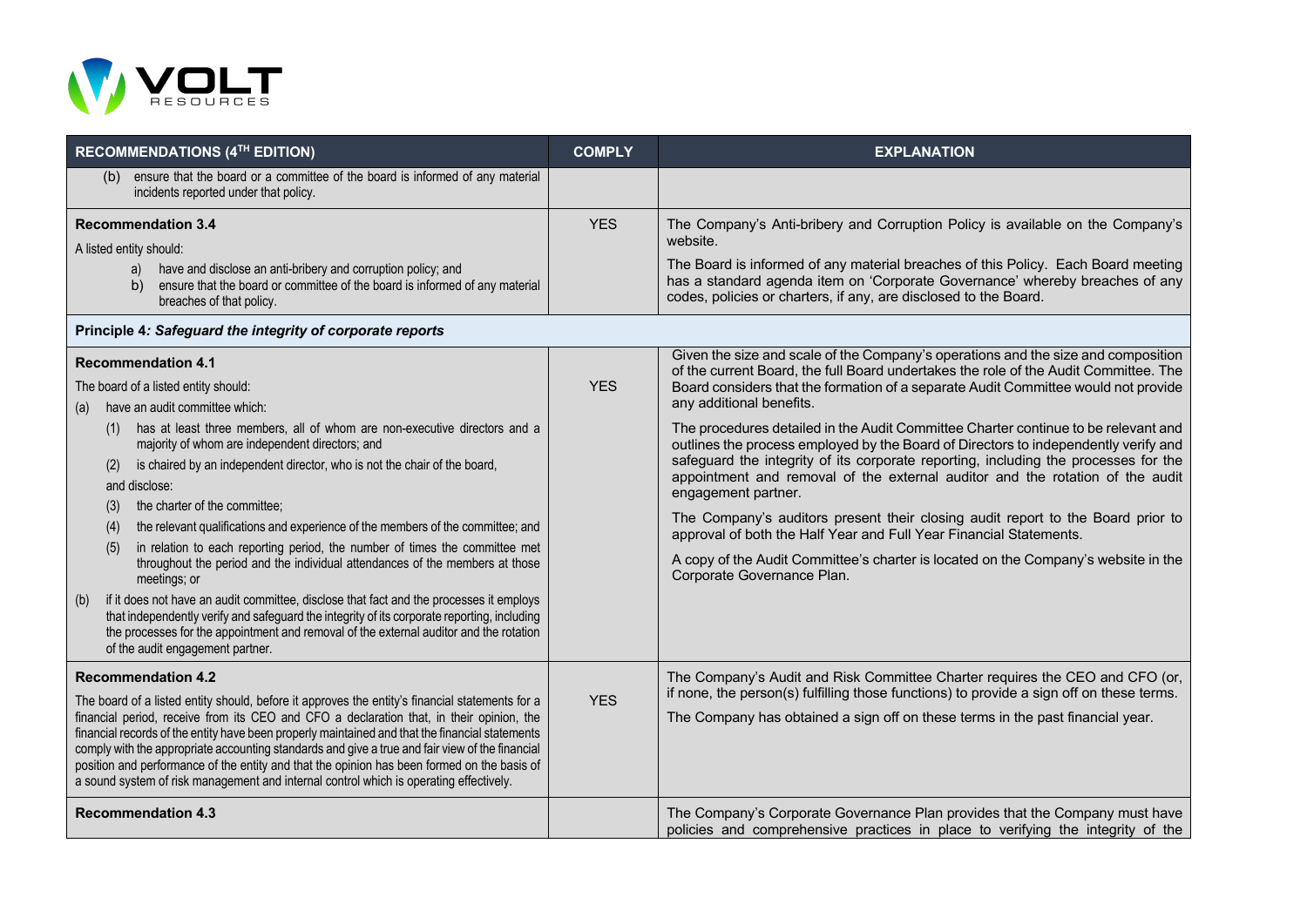

| <b>RECOMMENDATIONS (4TH EDITION)</b>                                                                                                                                                                            | <b>COMPLY</b> | <b>EXPLANATION</b>                                                                                                                                                                                                                                                                                                                                                                                                                                                                                                                                                                                        |
|-----------------------------------------------------------------------------------------------------------------------------------------------------------------------------------------------------------------|---------------|-----------------------------------------------------------------------------------------------------------------------------------------------------------------------------------------------------------------------------------------------------------------------------------------------------------------------------------------------------------------------------------------------------------------------------------------------------------------------------------------------------------------------------------------------------------------------------------------------------------|
| A listed entity should disclose its process to verify the integrity of any periodic corporate report<br>it releases to the market that is not audited or reviewed by an external auditor.                       | <b>YES</b>    | Company's periodic reports which are not audited or reviewed by an external auditor,<br>to satisfy the Board that each periodic report is materially accurate, balanced and<br>provides investors with appropriate information to make informed investment<br>decisions.                                                                                                                                                                                                                                                                                                                                  |
|                                                                                                                                                                                                                 |               | Where a periodic corporate report, such the Company's quarterly report, are not<br>required to be audited or reviewed by an external auditor, Volt conducts an internal<br>verification process to confirm the integrity of the report, to ensure that the content<br>of the report is materially accurate, and to provide investors with appropriate<br>information to make informed investment decisions. Appropriate supporting<br>information for such corporate reports are sought and retained on preparation of the<br>report and the full Board reviews and approves the release of such reports. |
|                                                                                                                                                                                                                 |               | Copies of all market announcements are also required to be circulated to the Board<br>promptly, to ensure the Board has timely oversight of the nature and quality of<br>information being disclosed to the market.                                                                                                                                                                                                                                                                                                                                                                                       |
| Principle 5: Make timely and balanced disclosure                                                                                                                                                                |               |                                                                                                                                                                                                                                                                                                                                                                                                                                                                                                                                                                                                           |
| <b>Recommendation 5.1</b>                                                                                                                                                                                       |               | The Company's Corporate Governance Plan details the Company's<br>(a)<br>Continuous Disclosure policy.                                                                                                                                                                                                                                                                                                                                                                                                                                                                                                     |
| A listed entity should have and disclose a written policy for complying with its continuous<br>disclosure obligations under listing rule 3.1.                                                                   | <b>YES</b>    | The Corporate Governance Plan, which incorporates the Continuous<br>(b)<br>Disclosure policy, is available on the Company's website.                                                                                                                                                                                                                                                                                                                                                                                                                                                                      |
| <b>Recommendation 5.2</b>                                                                                                                                                                                       | <b>YES</b>    | Copies of all market announcements are circulated by the Company Secretary                                                                                                                                                                                                                                                                                                                                                                                                                                                                                                                                |
| A listed entity should ensure that its board receives copies of all material market<br>announcements promptly after they have been made.                                                                        |               | promptly to the Board, to ensure the Board has timely oversight of the nature and<br>quality of information being disclosed to the market.                                                                                                                                                                                                                                                                                                                                                                                                                                                                |
| <b>Recommendation 5.3</b>                                                                                                                                                                                       | <b>YES</b>    | The Company's Continuous Disclosure Policy which forms part of the Company's                                                                                                                                                                                                                                                                                                                                                                                                                                                                                                                              |
| A listed entity that gives a new and substantive investor or analyst presentation should<br>release a copy of the presentation materials on the ASX Market Announcements Platform<br>ahead of the presentation. |               | Corporate Governance Plan provides that any new and substantive investor or<br>analyst presentations will be released on the ASX Market Announcements Platform<br>ahead of the presentation. The Chairman, Managing Director/CEO and Company<br>Secretary ensure that any new and substantive investor or analyst presentations are<br>released to ASX ahead of the presentation.                                                                                                                                                                                                                         |
|                                                                                                                                                                                                                 |               | Where practicable, the Company will consider providing shareholders the<br>opportunity to participate in such presentations.                                                                                                                                                                                                                                                                                                                                                                                                                                                                              |

**Principle 6:** *Respect the rights of security holders*

| <b>YES</b> | <b>Recommendation 6.1</b> | I Information about the Company and its governance is available in the Corporate<br>Governance section which can be found on the Company's website. |
|------------|---------------------------|-----------------------------------------------------------------------------------------------------------------------------------------------------|
|------------|---------------------------|-----------------------------------------------------------------------------------------------------------------------------------------------------|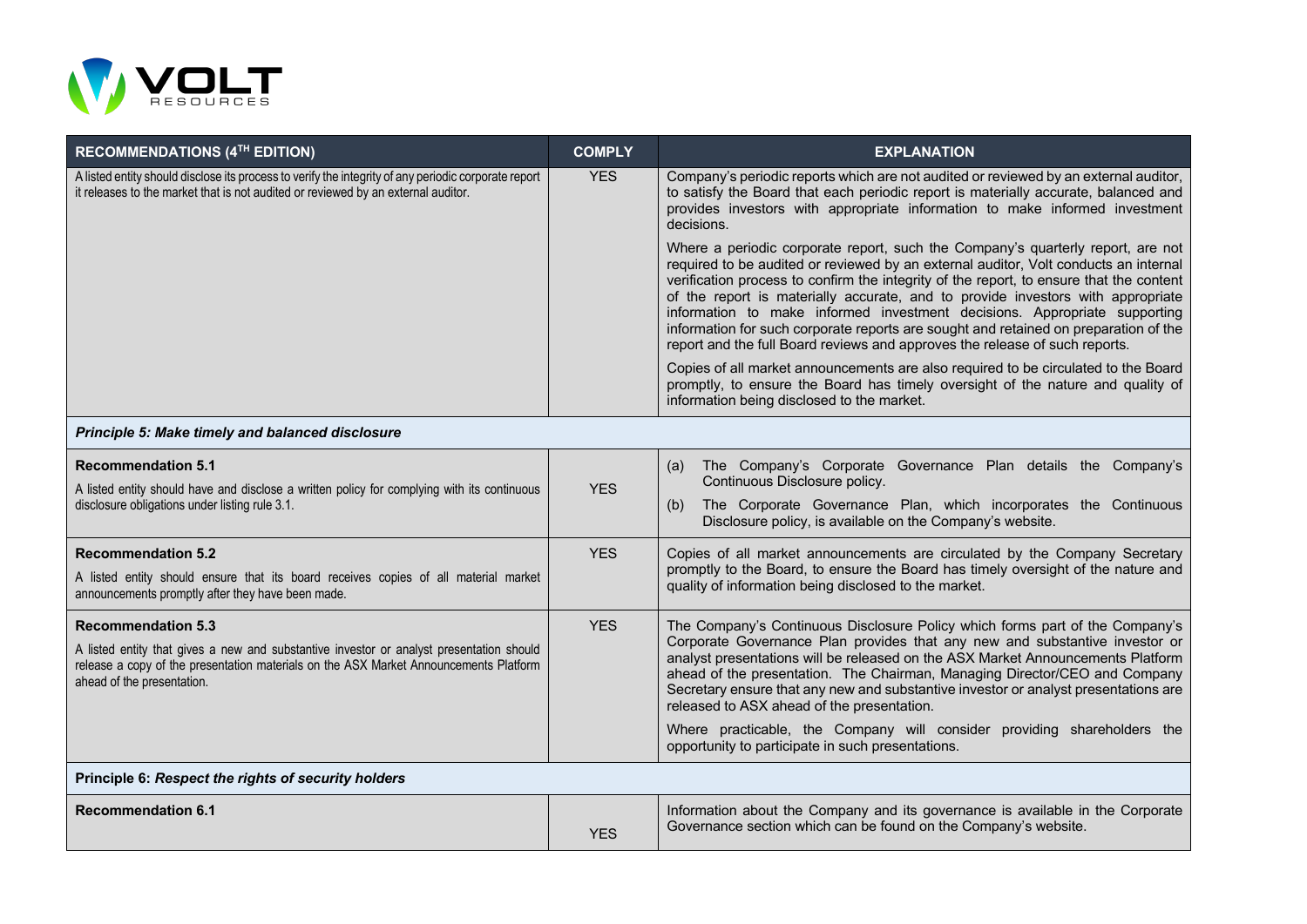

|                                                                                                                                                                                                                                                                                                                                                                                                                                                                                                                                                                                  |            | <b>EXPLANATION</b>                                                                                                                                                                                                                                                                                                                                                                                                                                                                                                                                                                                                                                                                                                                                                                                                                                                                                                                                                |
|----------------------------------------------------------------------------------------------------------------------------------------------------------------------------------------------------------------------------------------------------------------------------------------------------------------------------------------------------------------------------------------------------------------------------------------------------------------------------------------------------------------------------------------------------------------------------------|------------|-------------------------------------------------------------------------------------------------------------------------------------------------------------------------------------------------------------------------------------------------------------------------------------------------------------------------------------------------------------------------------------------------------------------------------------------------------------------------------------------------------------------------------------------------------------------------------------------------------------------------------------------------------------------------------------------------------------------------------------------------------------------------------------------------------------------------------------------------------------------------------------------------------------------------------------------------------------------|
| A listed entity should provide information about itself and its governance to<br>investors via its website.                                                                                                                                                                                                                                                                                                                                                                                                                                                                      |            |                                                                                                                                                                                                                                                                                                                                                                                                                                                                                                                                                                                                                                                                                                                                                                                                                                                                                                                                                                   |
| <b>Recommendation 6.2</b><br>A listed entity should have an investor relations program that facilitates<br>effective two-way communication with investors.                                                                                                                                                                                                                                                                                                                                                                                                                       | <b>YES</b> | The Company has adopted a Shareholder Communications Strategy which aims to<br>promote and facilitate effective two-way communication with investors. The Strategy<br>outlines a range of ways in which information is communicated to shareholders and<br>is available on the Company's website as part of the Company's Corporate<br>Governance Plan.                                                                                                                                                                                                                                                                                                                                                                                                                                                                                                                                                                                                           |
| <b>Recommendation 6.3</b><br>A listed entity should disclose how it facilitates and encourages participation<br>at meetings of security holders.                                                                                                                                                                                                                                                                                                                                                                                                                                 | <b>YES</b> | Shareholders are encouraged to participate at all general meetings and the Annual<br>General Meeting of the Company. Shareholder meeting materials include a<br>statement encouraging all shareholders to participate in the meeting.                                                                                                                                                                                                                                                                                                                                                                                                                                                                                                                                                                                                                                                                                                                             |
| <b>Recommendation 6.4</b><br>A listed entity should ensure that all substantive resolutions at a meeting of<br>security holders are decided by a poll rather than by a show of hands.                                                                                                                                                                                                                                                                                                                                                                                            | <b>YES</b> | The Shareholder Communication Strategy provides that all substantive resolutions<br>at shareholder meetings will be decided by a poll rather than a show of hands. The<br>Company's share registry will assist with the running of the poll.                                                                                                                                                                                                                                                                                                                                                                                                                                                                                                                                                                                                                                                                                                                      |
| <b>Recommendation 6.5</b><br>A listed entity should give security holders the option to receive<br>communications from, and send communications to, the entity and its<br>security registry electronically.                                                                                                                                                                                                                                                                                                                                                                      | <b>YES</b> | The Shareholder Communication Strategy provides that security holders can register<br>with the Company to receive email notifications when an announcement is made by<br>the Company to the ASX, including the release of the Annual Report and half yearly<br>reports. Links are made available to the Company's website on which all information<br>provided to the ASX is immediately posted.                                                                                                                                                                                                                                                                                                                                                                                                                                                                                                                                                                  |
|                                                                                                                                                                                                                                                                                                                                                                                                                                                                                                                                                                                  |            | Shareholders queries are referred to the Company Secretary in the first instance.                                                                                                                                                                                                                                                                                                                                                                                                                                                                                                                                                                                                                                                                                                                                                                                                                                                                                 |
| Principle 7: Recognise and manage risk                                                                                                                                                                                                                                                                                                                                                                                                                                                                                                                                           |            |                                                                                                                                                                                                                                                                                                                                                                                                                                                                                                                                                                                                                                                                                                                                                                                                                                                                                                                                                                   |
| <b>Recommendation 7.1</b><br>The board of a listed entity should:<br>have a committee or committees to oversee risk, each of which:<br>(a)<br>has at least three members, a majority of whom are independent directors; and<br>(1)<br>is chaired by an independent director,<br>(2)<br>and disclose:<br>the charter of the committee;<br>(3)<br>the members of the committee; and<br>(4)<br>as at the end of each reporting period, the number of times the committee met<br>(5)<br>throughout the period and the individual attendances of the members at those<br>meetings; or | <b>YES</b> | Given the size and scale of the Company's operations and the size and composition<br>of the current Board, the full Board undertakes the role of the Risk Committee. The<br>Board considers that the formation of a separate Risk Committee would not provide<br>any additional benefits. The Board assumes responsibility for the oversight and<br>management of material business risks with management tasked with the<br>responsibility for developing and maintaining a sound system of risk management<br>and internal control to manage the Company's material business risks on a day-to-<br>day basis.<br>The Board has adopted an Audit and Risk Committee Charter and a Risk<br>Management Policy which outlines the process of risk management and internal<br>compliance and control.<br>Risk is a standing agenda item at each Board meeting. The Company's Risk<br>Register is tabled at each Board Meeting and presented by the Managing Director |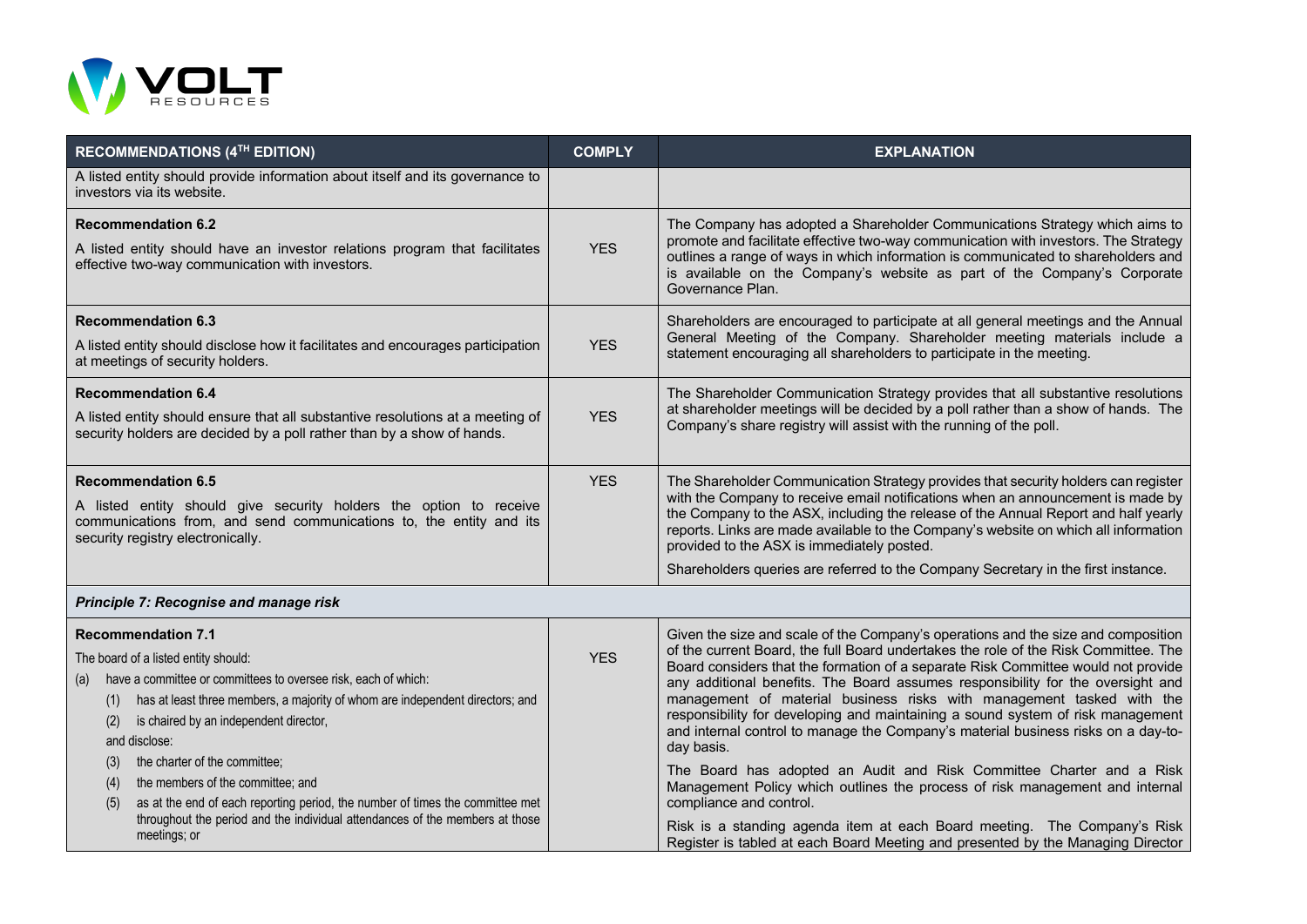

|            | <b>RECOMMENDATIONS (4TH EDITION)</b>                                                                                                                                                                                                                                                                                                                                                                     | <b>COMPLY</b> | <b>EXPLANATION</b>                                                                                                                                                                                                                                                                                                                                                                                                                                                                                                                                                                                                                                                                                                                                                                                                                                                                                                                                                                                                                                                                                                                                                                                                                                                                                                                                                                                                                                            |
|------------|----------------------------------------------------------------------------------------------------------------------------------------------------------------------------------------------------------------------------------------------------------------------------------------------------------------------------------------------------------------------------------------------------------|---------------|---------------------------------------------------------------------------------------------------------------------------------------------------------------------------------------------------------------------------------------------------------------------------------------------------------------------------------------------------------------------------------------------------------------------------------------------------------------------------------------------------------------------------------------------------------------------------------------------------------------------------------------------------------------------------------------------------------------------------------------------------------------------------------------------------------------------------------------------------------------------------------------------------------------------------------------------------------------------------------------------------------------------------------------------------------------------------------------------------------------------------------------------------------------------------------------------------------------------------------------------------------------------------------------------------------------------------------------------------------------------------------------------------------------------------------------------------------------|
| (b)        | if it does not have a risk committee or committees that satisfy (a) above, disclose that<br>fact and the processes it employs for overseeing the entity's risk management<br>framework.                                                                                                                                                                                                                  |               | where the Board can discuss any material matters or changes to the Register during<br>the Board meeting.                                                                                                                                                                                                                                                                                                                                                                                                                                                                                                                                                                                                                                                                                                                                                                                                                                                                                                                                                                                                                                                                                                                                                                                                                                                                                                                                                      |
| (a)<br>(b) | <b>Recommendation 7.2</b><br>The board or a committee of the board should:<br>review the entity's risk management framework at least annually to satisfy itself that it<br>continues to be sound and that the entity is operating with due regard to the risk<br>appetite set by the board; and<br>disclose, in relation to each reporting period, whether such a review has taken place.                | <b>YES</b>    | The Audit and Risk Committee Charter requires that the Audit and Risk<br>(a)<br>Committee (or, in its absence, the Board) to at least annually, consider the<br>overall risk management framework and risk profile and annually review its<br>effectiveness in meeting sound corporate governance principles and keep the<br>Board informed of all significant business risks.<br>The Company's Board is focused on the management of risk. The Company's<br>(b)<br>Board reviews the Company's risks at each Board meeting. Risk is a standing<br>agenda item at each Board meeting. The Company has completed a review<br>of the Company's risk management framework during 2020 and the<br>Company's Risk Register is tabled at each Board Meeting and presented by<br>the Managing Director where the Board can discuss any material matters or<br>changes to the Register during the Board meeting.                                                                                                                                                                                                                                                                                                                                                                                                                                                                                                                                                      |
| (b)        | <b>Recommendation 7.3</b><br>A listed entity should disclose:<br>(a) if it has an internal audit function, how the function is structured and what role it<br>performs; or<br>if it does not have an internal audit function, that fact and the processes it employs for<br>evaluating and continually improving the effectiveness of its governance, risk<br>management and internal control processes. | <b>YES</b>    | The Company does not currently have a formal internal audit function, however the<br>Board oversees the effectiveness of risk management and internal control processes.<br>Management is charged with resourcing, operating and monitoring the system of<br>internal control, incorporating risk responses in the form of controls into its<br>management systems, and reporting results of the effectiveness of these systems to<br>the Board.<br>Although no system of internal control can provide absolute assurance that the<br>business risks will be fully mitigated, the internal control systems adopted by the<br>Company have been designed to meet the Company's specific needs and the risks<br>to which it is exposed. Internal control measures currently adopted by the Board<br>include:<br>monthly reporting to the Board in respect of operational and financial<br>(i)<br>performance;<br>authority limits established for management which must not be<br>(ii)<br>exceeded unless prior Board approval is obtained;<br>a compliance procedure for the purpose of ensuring compliance with<br>(iii)<br>the Company's continuous disclosure obligations; and<br>(iv)<br>regular reports to the Board by appropriate members of the<br>management team and/or independent advisers, outlining the nature of<br>particular risks and highlighting measure which are either in place or<br>can be adopted to manage or mitigate those risks. |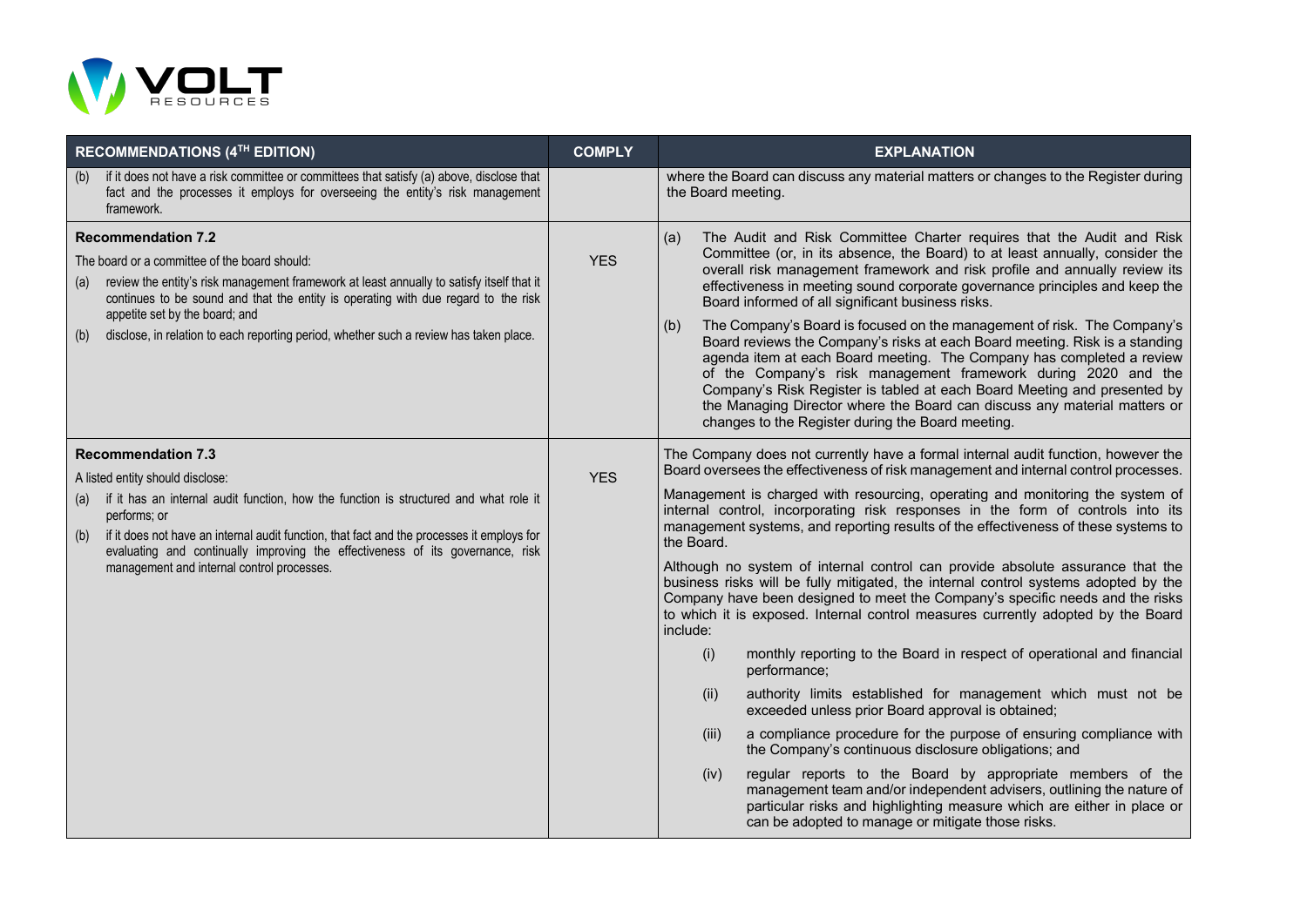

| <b>RECOMMENDATIONS (4TH EDITION)</b>                                                                                                                                                                                                                                                       | <b>COMPLY</b> | <b>EXPLANATION</b>                                                                                                                                                                                                                                                                                                                                                                                                                                                                                                                                 |
|--------------------------------------------------------------------------------------------------------------------------------------------------------------------------------------------------------------------------------------------------------------------------------------------|---------------|----------------------------------------------------------------------------------------------------------------------------------------------------------------------------------------------------------------------------------------------------------------------------------------------------------------------------------------------------------------------------------------------------------------------------------------------------------------------------------------------------------------------------------------------------|
|                                                                                                                                                                                                                                                                                            |               | The Board monitors the need for an internal audit function having regard to the size,<br>location and complexity of the Company's operations.                                                                                                                                                                                                                                                                                                                                                                                                      |
|                                                                                                                                                                                                                                                                                            |               | The Board reviews risk management and internal compliance procedures at each<br>Board meeting under the heading of 'Risk' and monitors the quality of the accounting<br>function.                                                                                                                                                                                                                                                                                                                                                                  |
| <b>Recommendation 7.4</b><br>A listed entity should disclose whether it has any material exposure to environmental or social<br>risks and, if it does, how it manages or intends to manage those risks.                                                                                    | <b>YES</b>    | The Audit and Risk Committee Charter requires the Audit and Risk Committee (or,<br>in its absence, the Board) to assist management determine whether the Company<br>has any material exposure to economic, environmental and social sustainability risks<br>and, if it does, how it manages or intends to manage those risks.                                                                                                                                                                                                                      |
|                                                                                                                                                                                                                                                                                            |               | The Company's Corporate Governance Plan requires the Company to disclose<br>whether it has any material exposure to economic, environmental and social<br>sustainability risks and, if it does, how it manages or intends to manage those risks.<br>The Company's exposure to material economic, environmental and social<br>sustainability risks, if any, are included in the Review of Operations, Directors' Report<br>and the financial statements all contained in the 2020 Annual Report and under its<br>continuous disclosure obligations. |
| Principle 8: Remunerate fairly and responsibly                                                                                                                                                                                                                                             |               |                                                                                                                                                                                                                                                                                                                                                                                                                                                                                                                                                    |
| <b>Recommendation 8.1</b><br>The board of a listed entity should:<br>have a remuneration committee which:<br>(a)                                                                                                                                                                           | <b>YES</b>    | Given the size and scale of the Company's operations and the size and composition<br>of the current Board, the full Board undertakes the role of the Remuneration<br>Committee. The Board considers that the formation of a separate Remuneration<br>Committee would not provide any additional benefits.                                                                                                                                                                                                                                          |
| has at least three members, a majority of whom are independent directors; and<br>(1)<br>is chaired by an independent director,<br>(2)<br>and disclose:<br>the charter of the committee;<br>(3)                                                                                             |               | It was deemed appropriate for remuneration matters to be discussed during<br>meetings of the full board, with Directors excluded from individual discussions as<br>required. The Board will continue to assess the Company's circumstances and<br>establish a Remuneration Committee when deemed appropriate.                                                                                                                                                                                                                                      |
| the members of the committee; and<br>(4)<br>as at the end of each reporting period, the number of times the committee met<br>(5)<br>throughout the period and the individual attendances of the members at those                                                                           |               | The procedures detailed in the Remuneration and Nomination Committee Charter<br>continue to be relevant and outlines the process employed by the Board of Directors<br>for determining the structure of remuneration for Directors and senior executives.                                                                                                                                                                                                                                                                                          |
| meetings; or<br>if it does not have a remuneration committee, disclose that fact and the processes it<br>(b)<br>employs for setting the level and composition of remuneration for directors and senior<br>executives and ensuring that such remuneration is appropriate and not excessive. |               | A copy of the Remuneration and Nomination Committee's Charter is located on the<br>Company's website.                                                                                                                                                                                                                                                                                                                                                                                                                                              |
| <b>Recommendation 8.2</b>                                                                                                                                                                                                                                                                  |               | The Company's Corporate Governance Plan requires the Board to disclose its<br>policies and practices regarding the remuneration of Directors and senior executives,                                                                                                                                                                                                                                                                                                                                                                                |